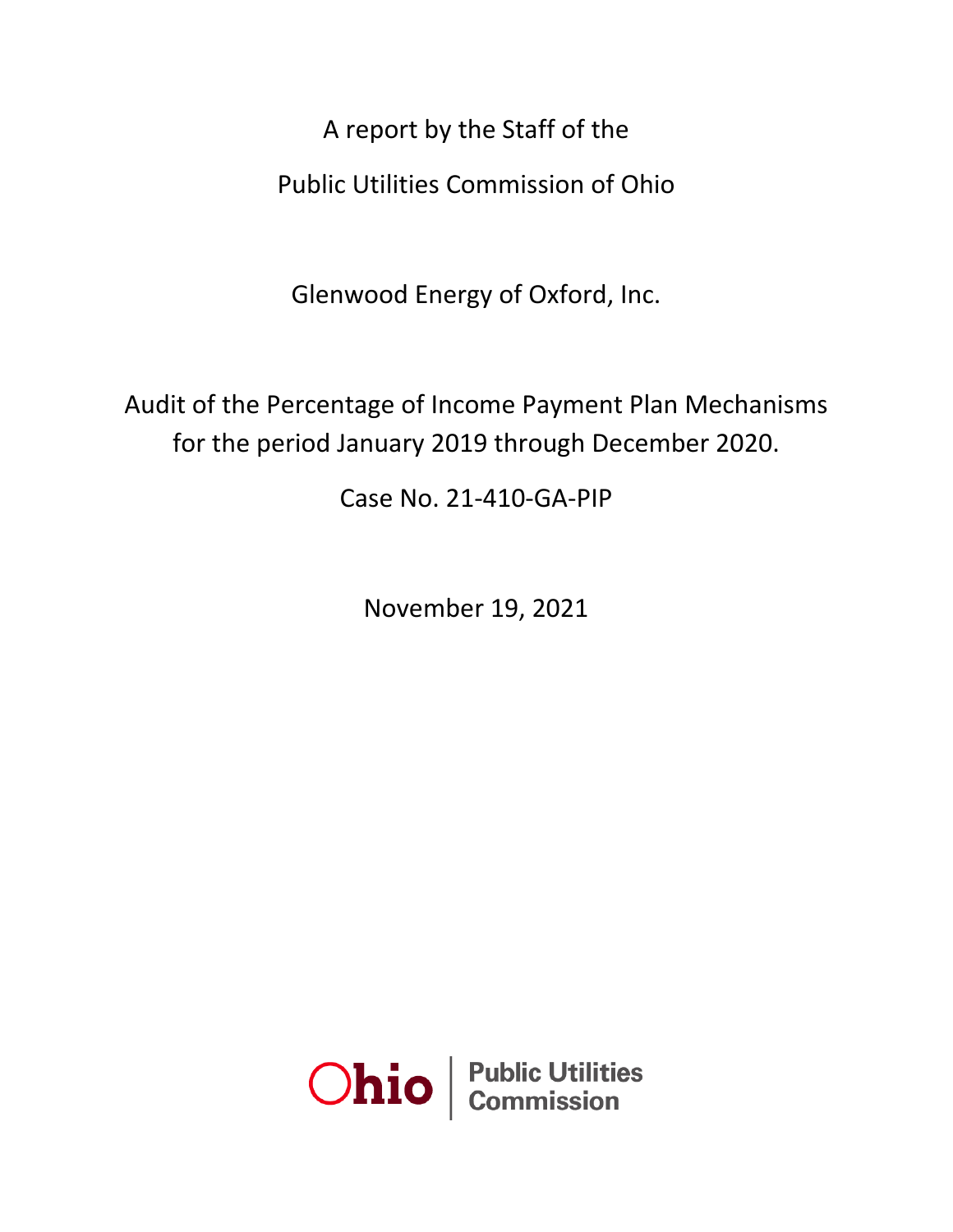# **Certificate of Accountability**

As ordered by the Public Utilities Commission of Ohio (PUCO or Commission), the Staff has completed the required audits of Glenwood Energy of Oxford, Inc.'s (Glenwood or Company) rates for January 1, 2019 through December 31, 2020 (Audit Period). The Staff audited the material as set forth in the Commission Entry in Case No. 21-410-GA-PIP.

Staff's audit has revealed certain findings, as discussed in this audit report, which should be addressed in this proceeding. The Staff notes that at the time of preparing this report, unless otherwise noted, the Company accurately calculated their percentage of income payment plan (PIPP) rider rates for the Audit Period. Staff has performed its investigation and respectfully submits its findings and recommendations.

David Lipthratt **Adam Burns** Controller Adam Burns Chief, Accounting and Finance Division **Accounting and Finance Division**<br>Public Utilities Commission of Ohio **Public Utilities Commission of Ohio** Public Utilities Commission of Ohio

Adarin Kuis

**Enclosure** cc: Parties of Record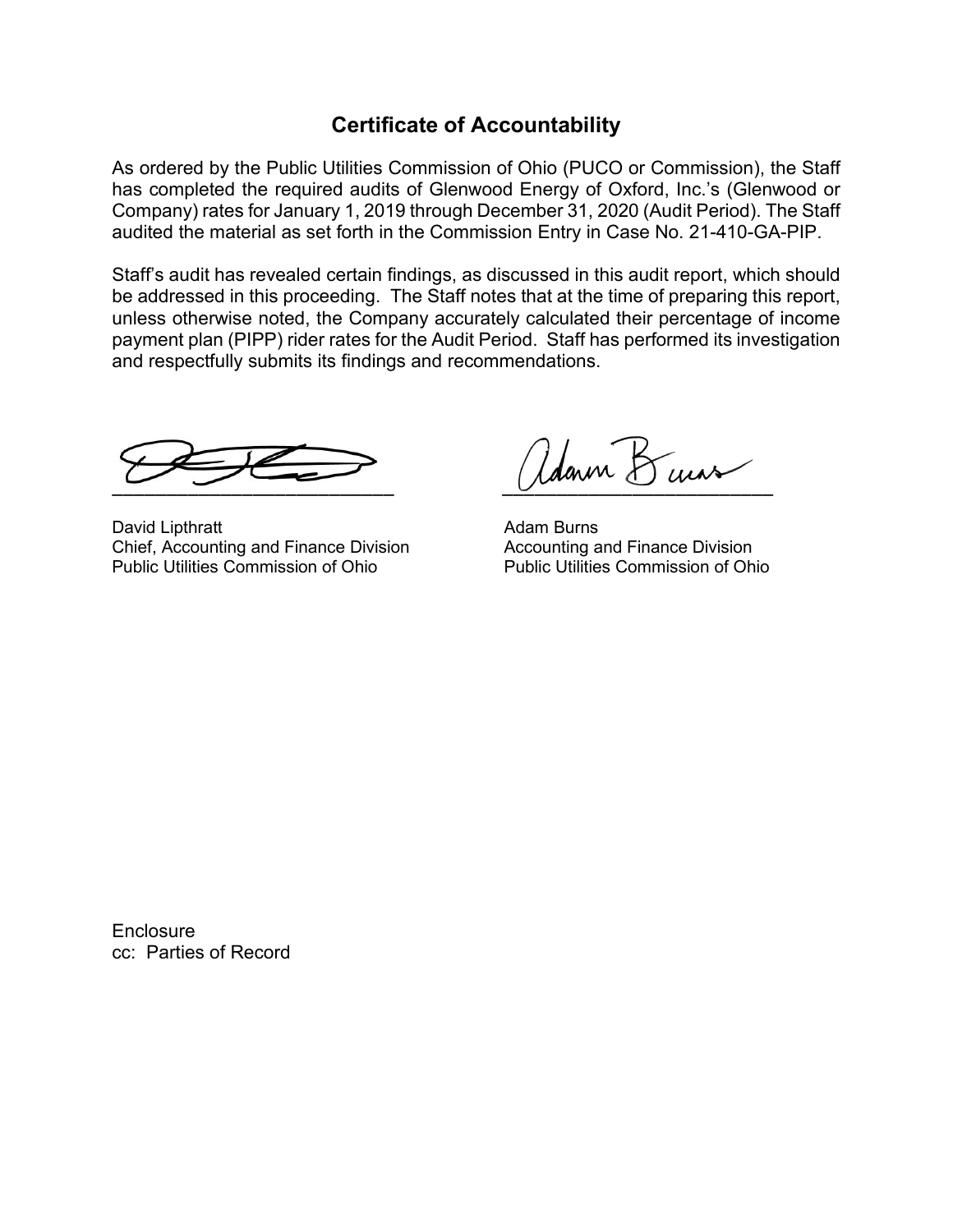## **Glenwood Energy of Oxford, Inc. Percentage of Income Payment Plan**

## **Commission Entry**

On January 27, 2021, the Commission initiated the financial audit of Glenwood's PIPP rider rates that were in effect during the Audit Period. Staff has conducted its audit of Glenwood's PIPP arrearages, arrearage credits, write-offs and the arrearage forgiveness program and presents its findings and recommendations in this report.

## **Background**

On December 2, 1993, in Case No. 88-1115-GA-PIP, the Commission adopted a Stipulation and Recommendation (Stipulation) between regulated gas and electric companies and interested parties. The Stipulation was applicable to gas, electric and combination companies with PIPP riders, and contained provisions associated with the accounting of the PIPP program. One of those provisions allowed for the Companies to initiate not more than annually a proceeding before the Commission to adjust their PIPP riders to "true-up" the recoveries with the costs of offering the program.

In 2009, the Commission initiated an investigation to establish certain benchmarks as well as the development of best practices to be employed by natural gas companies to minimize uncollectible expenses. A report was filed on May 3, 2010, that presented findings and recommendations to enhance utility companies' collection practices for uncollectible expense (UEX) and PIPP. As a result, the Commission ordered that natural gas companies with UEX and PIPP riders file annual applications that reflect the level of arrearage (write-offs) and collections.

On November 22, 2013, in Case No. 13-2254-GA-PIP, Glenwood filed its first application to adjust its PIPP rider. In that application, the balance of Glenwood's PIPP arrears was \$32,810.65 as of July 31, 2013. In order to recover the outstanding balance, the Company requested to adjust its PIPP Rider rate from \$0.0000 per Mcf to \$0.0293 per Mcf, effective January 7, 2014. Per an ordinance with the city of Oxford, Glenwood has continued this PIPP rider rate through 2020 and has not filed to adjust this rate since the 2013 filing.

#### **Staff's Review**

Prior to the on-site audit, Staff issued a data request for the Company's 2019 and 2020 monthly transfers of PIPP customers from accounts receivable to the PIPP regulated asset accounts, including the details that support these transfers; the 2019 and 2020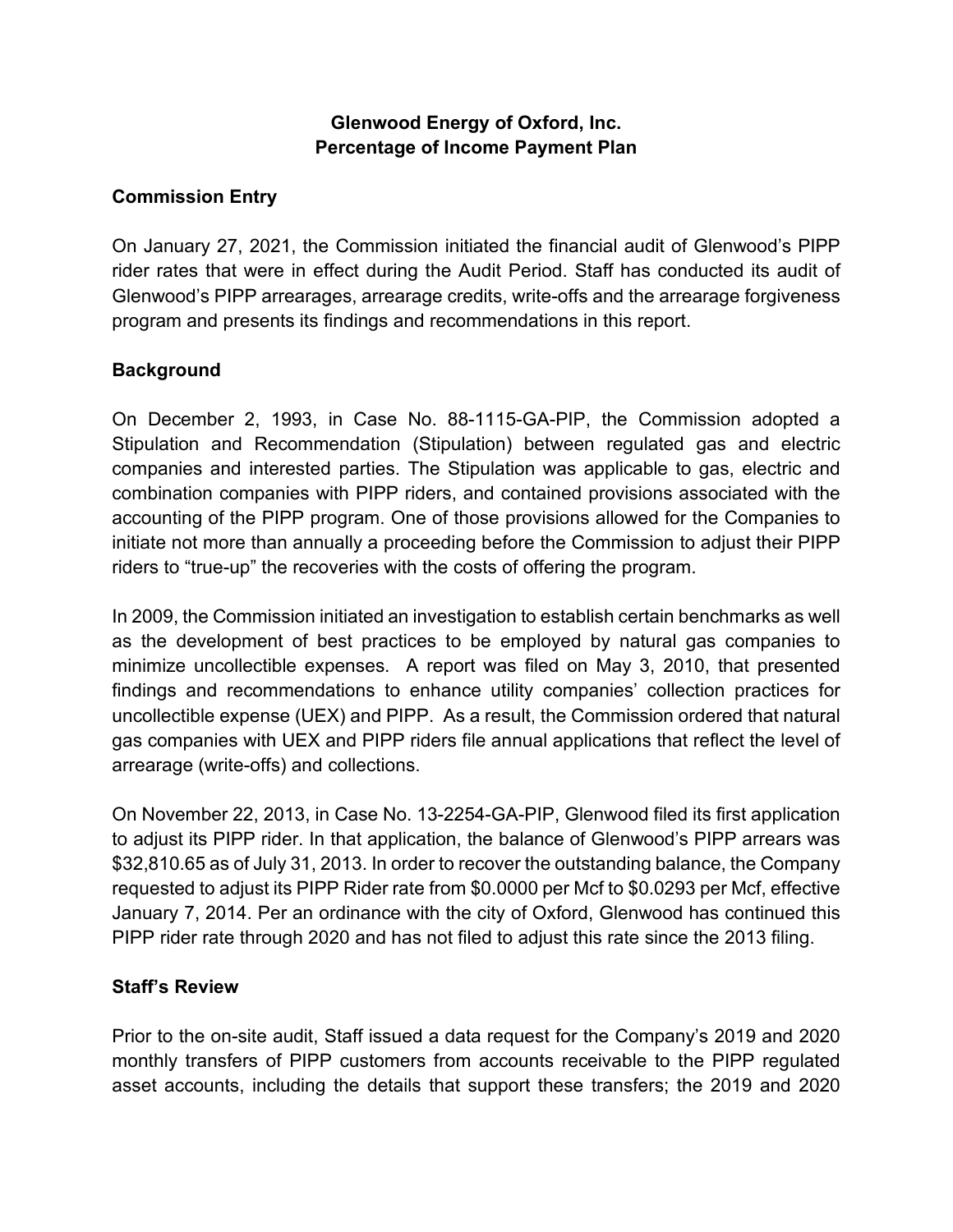sales volumes that were used to calculate the PIPP rate; support for the monthly collections or refunds generated by Glenwood's PIPP rider; spreadsheets that support the Company's calculations of its PIPP balances; Customer Billing Histories of PIPP customers; the Company's policies and procedures for administering its PIPP program; and any documents or records that are utilized by the Company in assessing a PIPP customer's annual eligibility.

## **PIPP Arrearages**

Due to the small number of PIPP customers in Glenwood's service territory, Staff was able to review arrearages by month for each PIPP customer who was active or became inactive at some point during the Audit Period. Staff compared the Customer History Reports to the Company's Glenwood Energy Oxford (GEO) Reports<sup>[1](#page-3-0)</sup> to determine the accuracy of customers' monthly and accumulated arrearage balances. The monthly arrearage balance is calculated as the gas billing charge minus customer payments, deposits, and Home Energy Assistance Program (HEAP) payments. During this review. Staff found three instances where some customers' billings and/or payments were not recorded or were recorded incorrectly in the Company's GEO Report. Staff included all applicable billings and payments from the Customer History Reports in its calculations of the year ending balances. In total, Staff adjusted the monthly balances by \$460.79, excluding carrying costs.

Staff also examined the bills of new PIPP customers to ensure that their account balances were properly accounted for in the GEO Report. No discrepancies were noted.

In Glenwood's previous PIPP audit, Staff noted that the Company transferred "valid PIPP balances<sup>[2](#page-3-1)</sup>" to their UEX rider in error. Staff reviewed all account write-offs to determine whether the Company has continued this practice. During this review. Staff noted that eight customers' balances from the GEO Report were improperly written off and transferred to the Company's UEX Rider calculation. Staff removed these eight balances from the UEX Rider calculation and notes that this error did not affect the PIPP rider calculation as these arrearage balances were already accounted for.

The above-mentioned Staff findings resulted in \$460.79 in adjustments to the Company's PIPP write-off adjustments and a year ending balance for 2020 of \$(15,362.41) as shown on Attachment B.

<span id="page-3-0"></span> $1$  Company generated excel spreadsheets that track PIPP customers by month and the differences between the amount billed and any payments received.<br><sup>2</sup> Valid PIPP balances represent the accounts of customers who were billed and who made payments while

<span id="page-3-1"></span>enrolled in PIPP.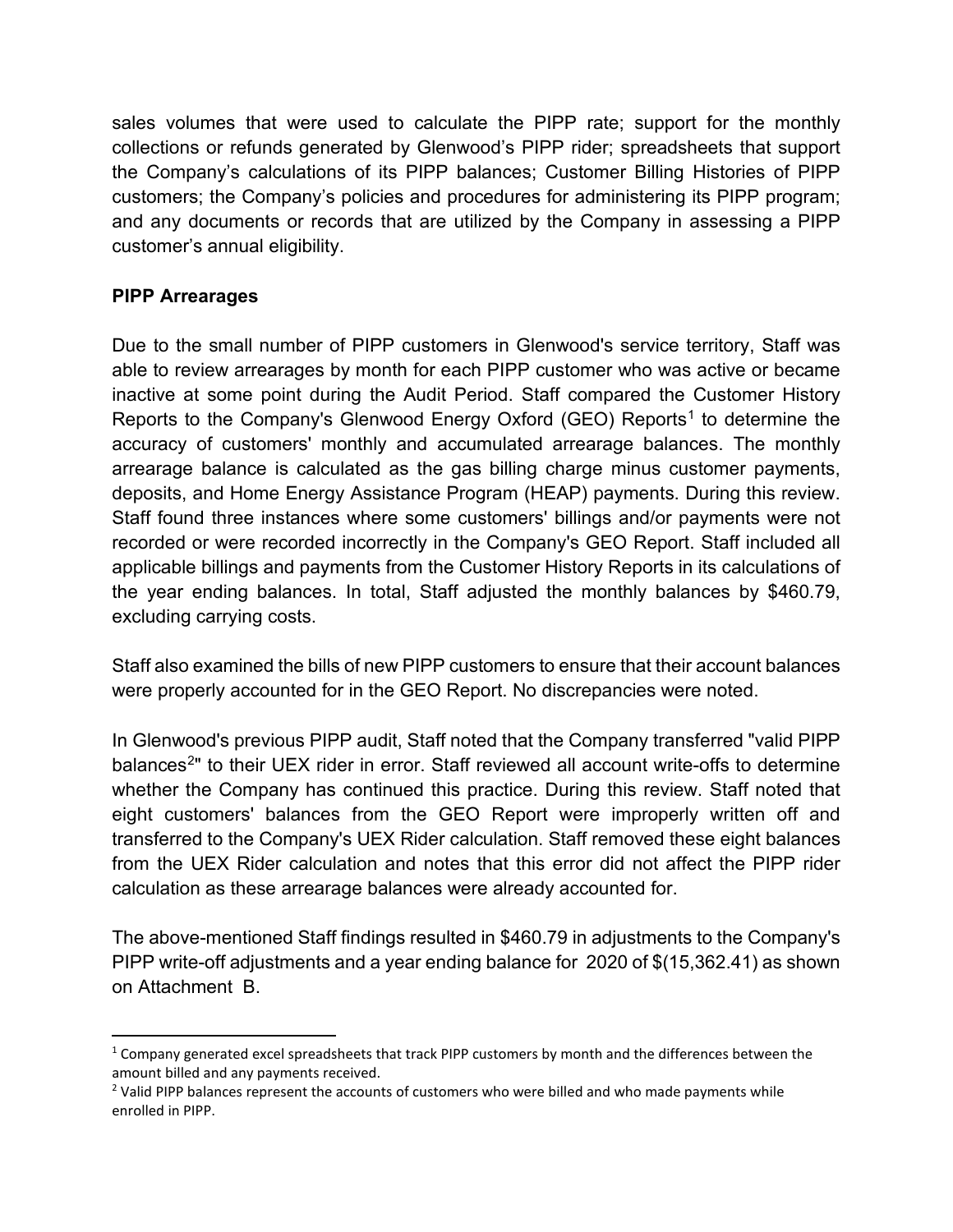## **PIPP Arrearage Forgiveness and Credits**

On October 15, 2010, in Case No. 10-1443-GA-WVR, Glenwood was granted a waiver, by the Commission of the monthly arrearage crediting program for PIPP and an exemption from the graduate PIPP rules. Glenwood was also granted authority to adopt an alternative arrearage forgiveness program for its PIPP customers. Glenwood's PIPP Recovery Adjustment (PRA) program allows an active PIPP customer to eliminate 75% or 100% of their accumulated arrearages during a 12-month period beginning August 1 through July 31, provided that they make at least nine timely payments during this time period. If a customer makes at least nine timely payments, they will receive a 75% credit of their accumulated arrearages and will receive a 100% credit of accumulated arrearages if they make 12 timely payments. According to the Company's policy, it will evaluate a customer's July ending balance in order to determine the credit and will apply the credit to the customer's September bill.

Staff examined the Company's GEO Report and Customer Billing History Reports to determine first, whether a customer was eligible for an arrearage credit and secondly, whether the credits were properly applied to the customer's account balance in accordance with the Company's PRA program. Staff found that the Company had correctly calculated and applied PRA adjustments to all eligible customers.

#### **Conclusions and Recommendations**

Based upon Staff's review, Staff has adjusted the monthly PIPP arrearage balances to account for the three instances where a customer's billings and/or payments were incorrectly recorded in the Company's GEO Report. Staff recommends that the Commission order the Company to reduce its PIPP arrearage balance on December 31, 2020 to \$(15,362.41) as shown on attachment B below.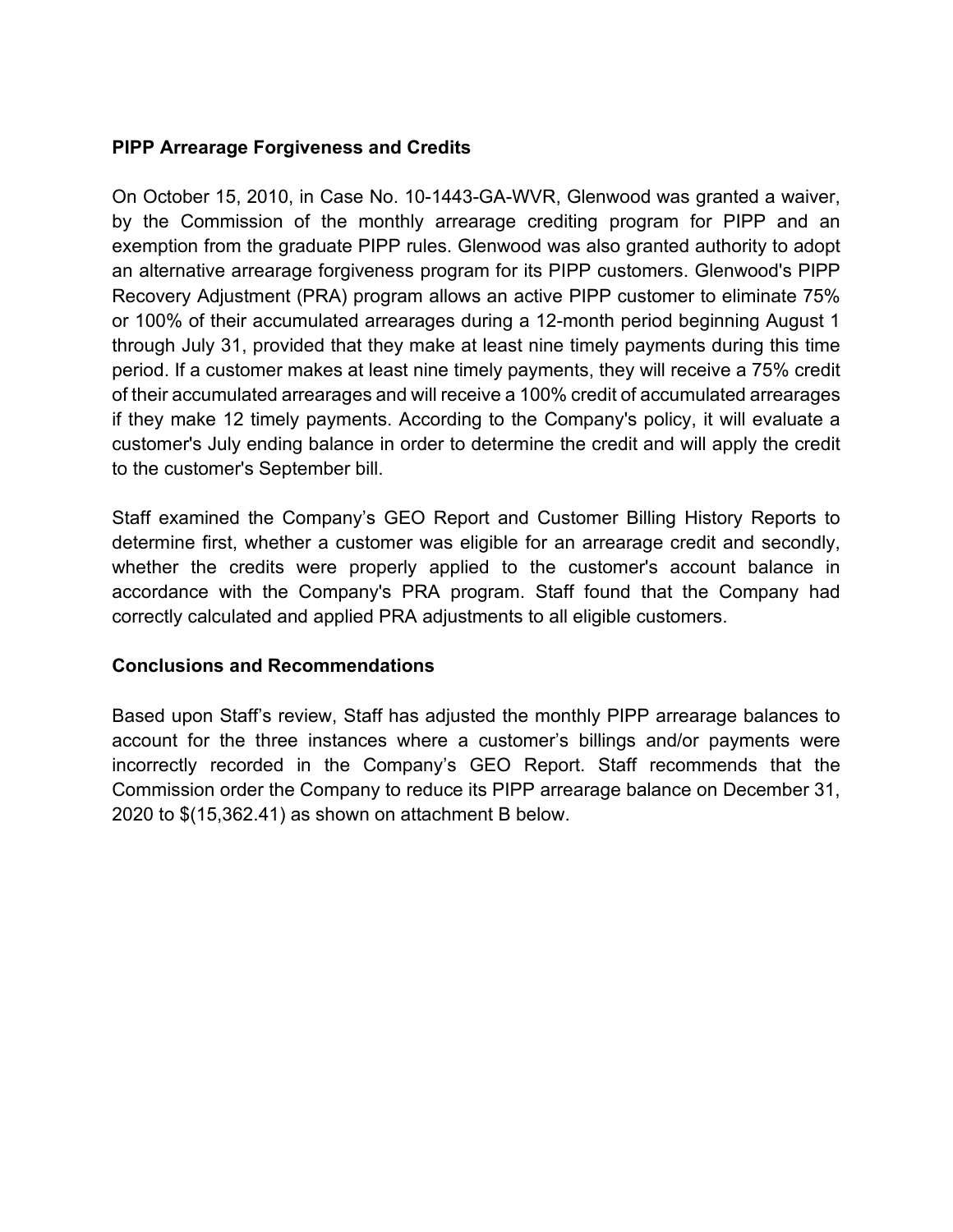### **Attachment A**

#### **GLENWOOD ENERGY OF OXFORD PIPP ACCOUNTS EXPENSE RIDER 2019 Annual Balance Reconciliation Case No. 21-410-GA-PIP Staff Reconcilation**

|     |                                       |    | <b>January</b>           |      | February      |          | <b>March</b>       | <b>April</b> |                   | M ay |                | June          | July           | <b>August</b>   | September                | October         | November            | December   |      |             |
|-----|---------------------------------------|----|--------------------------|------|---------------|----------|--------------------|--------------|-------------------|------|----------------|---------------|----------------|-----------------|--------------------------|-----------------|---------------------|------------|------|-------------|
|     |                                       |    |                          |      |               |          |                    |              |                   |      |                | ACTUAL - 2019 |                |                 |                          |                 |                     |            |      | Summary     |
| (1) | Balance - Beginning of Month          |    | 3.018.13                 | - \$ | 3,116.97      | <b>S</b> | 2,653.65<br>- \$   |              | ,609.69<br>- \$   |      | 871.77<br>-S   | 387.17<br>-S  | (187.23)<br>-S | $(945.41)$ \$   | (1,550.02)               | (2,258.08)      | $(2,888.64)$ \$     | (3,334.43) |      | 3,018.13    |
|     | (2) PIPP Write-Off                    | s. | 2,283.29                 | - \$ | 1,680.04 \$   |          | 765.77<br>- \$     |              | 67.03<br><b>S</b> |      | $(64.52)$ \$   | $(340.42)$ \$ | $(555.06)$ \$  | $(378.44)$ \$   | $(446.72)$ \$            | (137.96)        | 1,025.06 \$<br>- \$ | 918.72     | -SS  | 4,816.79    |
|     | (3) Recovery - PIPP Rider (a)         |    | 2,207.37                 | -SS  | 2,164.92 \$   |          | 1,825.65<br>- \$   |              | 814.22 \$         |      | 424.79<br>- \$ | 234.72 \$     | 198.89<br>- \$ | 216.85 \$       | 247.12 \$                | 473.37          | 1,447.60            | .935.24    |      | \$12,190.73 |
|     | (4) Recovery - Other (b)              |    | $\overline{\phantom{a}}$ |      |               |          |                    |              |                   |      |                |               |                |                 | $\overline{\phantom{0}}$ |                 |                     |            |      |             |
| (5) | Incremental Adjustments (2)-[(3)+(4)] |    | 75.92 \$                 |      | $(484.88)$ \$ |          | (1.059.88)<br>- 35 |              | (747.19)<br>- \$  |      | $(489.31)$ \$  | $(575.14)$ \$ | $(753.95)$ \$  | $(595.29)$ \$   | $(693.84)$ \$            | $(611.33)$ \$   | $(422.54)$ \$       | (1,016.52) |      | (7,373.94)  |
| (6) | Balance Subtotal (1)+(5)              |    | 3.094.05 \$              |      | 2.632.09 \$   |          | 1,593.76 \$        |              | 862.50<br>- \$    |      | 382.46 \$      | $(187.98)$ \$ | $(941.18)$ \$  | $(1,540.70)$ \$ | $(2,243.86)$ \$          | $(2,869.42)$ \$ | $(3,311.18)$ \$     | (4,350.94) |      | (4,355.81)  |
| (7) | Carrying Charges { [(1)+(6)]/2} x(d)  |    | $22.92$ \$               |      | $21.56$ \$    |          | 15.93 \$           |              | $9.27$ \$         |      | 4.70 $$$       | $0.75$ \$     | $(4.23)$ \$    | $(9.32)$ \$     | $(14.23)$ \$             | $(19.23)$ \$    | $(23.25)$ \$        | (28.82)    | l S  | (23.95)     |
| (8) | Balance - End of Month (6)+(7)        |    | 3,116.97                 | - \$ | 2,653.65 \$   |          | 1,609.69<br>- \$   |              | 871.77<br>- \$    |      | 387.17<br>- \$ | $(187.23)$ \$ | (945.41)       | $(1,550.02)$ \$ | $(2,258.08)$ \$          | (2,888.64)      | $(3,334.43)$ \$     | (4,379.76) | - \$ | (4,379.76)  |

(a) Calculated: actual consumption times authorized rider rate (b) Consists of customer payments, net-collection agency revenue, and other collections

| (c) Net monthly carrying charge rate (e)<br>Plus- | 0.7500% | 0.7500% | 0.7500% | 0.7500% | 0.7500% | 0.7500%<br>$S$ and $S$ and $S$ and $S$ and $S$ and $S$ and $S$ and $S$ and $S$ and $S$ and $S$ and $S$ and $S$ and $S$ and $S$ and $S$ and $S$ and $S$ and $S$ and $S$ and $S$ and $S$ and $S$ and $S$ and $S$ and $S$ and $S$ and $S$ a | 0.7500% | 0.7500% | 0.7500% |  | 0.7500% | 0.7500% |  | 0.7500% |
|---------------------------------------------------|---------|---------|---------|---------|---------|------------------------------------------------------------------------------------------------------------------------------------------------------------------------------------------------------------------------------------------|---------|---------|---------|--|---------|---------|--|---------|
| (d) Annual CC rate                                | 9.0000% | 9.0000% | 9.0000% | 9.0000% | 9.0000% | 9.0000%                                                                                                                                                                                                                                  | 9.0000% | 9.0000% | 9.0000% |  | 9.0000% | 9.0000% |  | 9.0000% |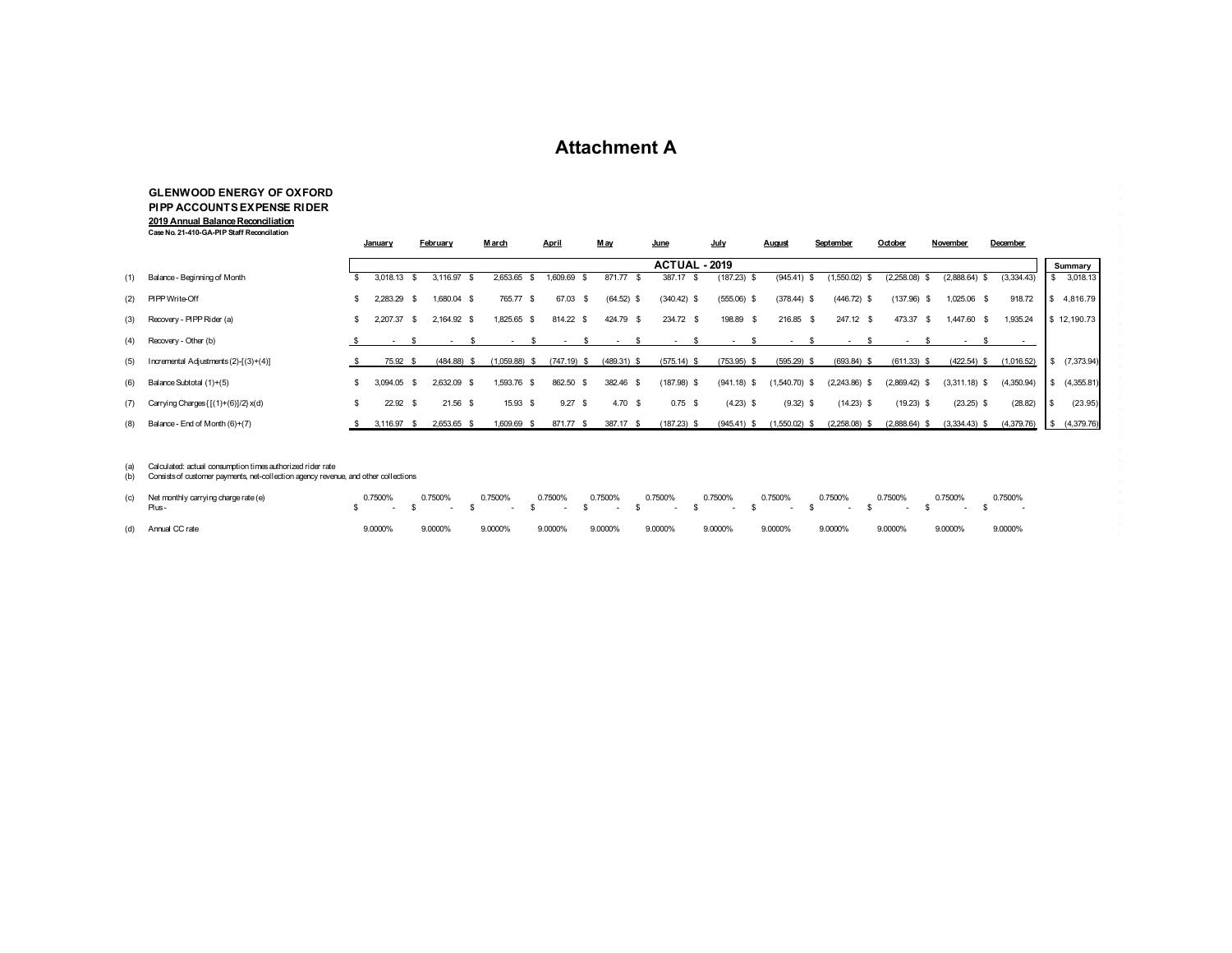## **Attachment B**

#### **GLENWOOD ENERGY OF OXFORD PIPP ACCOUNTS EXPENSE RIDER 2020 Annual Balance Reconciliation Case No. 21-410-GA-PIP Staff Reconcilation**

|     |                                       |     | January         | February        | March                    |             | April           |      | M av            |      | June             | July              | August             | September          | October                  | November            |                 | December     |                |
|-----|---------------------------------------|-----|-----------------|-----------------|--------------------------|-------------|-----------------|------|-----------------|------|------------------|-------------------|--------------------|--------------------|--------------------------|---------------------|-----------------|--------------|----------------|
|     |                                       |     |                 |                 |                          |             |                 |      |                 |      | ACTUAL - 2020    |                   |                    |                    |                          |                     |                 |              | Summary        |
| (1) | Balance - Beginning of Month          |     | $(4,379.76)$ \$ | $(5,292.41)$ \$ | (6,419.63)               | -S          | $(9,442.01)$ \$ |      | (9,660.89)      |      | (9,920.91) \$    | $(10,689.76)$ \$  | (11,370.07)<br>-S  | (12, 178.30)<br>৬. | (12,958.13)              |                     | 13,514.84)      | (14,659.52)  | \$ (4,379.76)  |
| (2) | PIPP- Billing & Payment Net Activity  | \$. | 991.34 \$       | 901.58<br>- \$  | $(1,618.61)$ \$          |             | 765.57          | - \$ | 290.11          | -S   | $(446.99)$ \$    | $(368.80)$ \$     | $(477.32)$ \$      | $(404.56)$ \$      | 109.59                   | - \$                | 55.64<br>- S    | 1,063.17     | 860.72         |
|     | (3) Recovery - PIPP Rider (a)         | \$. | 1,867.85 \$     | 1,985.05 \$     |                          | 1,344.52 \$ | 913.08 \$       |      | 476.97          | - \$ | 244.86 \$        | 229.10 \$         | 242.93 \$          | 281.37 \$          | 567.39                   | -S                  | 1,095.06        | 1,653.90     | \$10,902.06    |
|     | (4) Recovery - Other (b)              |     | $\sim$          |                 | $\overline{\phantom{a}}$ |             |                 |      |                 |      |                  |                   |                    |                    | $\overline{\phantom{a}}$ |                     |                 |              |                |
| (5) | Incremental Adjustments (2)-[(3)+(4)] |     | $(876.51)$ \$   | $(1,083.47)$ \$ | (2,963.13)               |             | (147.51)        | -S   | $(186.86)$ \$   |      | $(691.85)$ \$    | $(597.90)$ \$     | $(720.25)$ \$      | $(685.93)$ \$      | (457.80)<br>- \$         |                     | $(1,039.42)$ \$ | (590.73)     | \$ (10,041.34) |
| (6) | Balance Subtotal (1)+(5)              |     | $(5,256.27)$ \$ | $(6,375.87)$ \$ | (9,382.76)               | s.          | $(9,589.52)$ \$ |      | $(9,847.75)$ \$ |      | $10,612.76$ ) \$ | (11.287.66)<br>-S | $(12,090.32)$ \$   | (12,864.22)<br>S.  | (13.415.94)              | (14, 554.26)<br>- S |                 | (15,250.25)  | \$(14,421.11)  |
| (7) | Carrying Charges { [(1)+(6)]/2} x(d)  | \$  | $(36.14)$ \$    | $(43.76)$ \$    | (59.26)                  | - \$        | $(71.37)$ \$    |      | $(73.16)$ \$    |      | $(77.00)$ \$     | $(82.42)$ \$      | $(87.98)$ \$       | $(93.91)$ \$       | (98.90)<br>- \$          |                     | $(105.26)$ \$   | (112.16)     | (941.30)       |
| (8) | Balance - End of Month (6)+(7)        |     | (5,292.41) \$   | $(6,419.63)$ \$ | $(9,442.01)$ \$          |             | (9,660.89)      | -S   | (9,920.91)      | -S   | 10,689.76) \$    | $(11,370.07)$ \$  | (12, 178.30)<br>s. | (12,958.13)<br>-S  | (13,514.84)              |                     | (14,659.52)     | (15, 362.41) | \$(15,362.41)  |

#### (a) Calculated: actual consumption times authorized rider rate

)<br>(b) Consists of customer payments, net-collection agency reverue, and other collections

| (c) | Net monthly carrying charge rate (e)<br>Plus- | 0.7500%           | 0.7500% | 0.7500%<br>$\overline{\phantom{a}}$ | 0.7500%<br>$\sim$ | 0.7500%<br>$\overline{\phantom{a}}$ | 0.7500%<br>$\sim$                   | 0.7500%<br>$\sim$ | 0.7500%<br>$\overline{\phantom{a}}$ | 0.7500%<br>$\overline{\phantom{a}}$ | 0.7500%<br>$\sim$                   | 0.7500%<br>$-$ | 0.7500% |
|-----|-----------------------------------------------|-------------------|---------|-------------------------------------|-------------------|-------------------------------------|-------------------------------------|-------------------|-------------------------------------|-------------------------------------|-------------------------------------|----------------|---------|
| (d) | Annual CC rate                                | 9.0000%           | 9.0000% | 9.0000%                             | 9.0000%           | 9.0000%                             | 9.0000%                             | 9.0000%           | 9.0000%                             | 9.0000%                             | 9.0000%                             | 9.0000%        | 9.0000% |
| (c) | Net monthly carrying charge rate (e)<br>Plus- | 0.7500%<br>$\sim$ | 0.7500% | 0.7500%                             | 0.7500%<br>$\sim$ | 0.7500%<br>$\overline{\phantom{a}}$ | 0.7500%<br>$\overline{\phantom{a}}$ | 0.7500%           | 0.7500%                             | 0.7500%<br>$\overline{\phantom{a}}$ | 0.7500%<br>$\overline{\phantom{a}}$ | 0.7500%        | 0.7500% |
| (d) | Annual CC rate                                | 9.0000%           | 9.0000% | 9.0000%                             | 9.0000%           | 9.0000%                             | 9.0000%                             | 9.0000%           | 9.0000%                             | 9.0000%                             | 9.0000%                             | 9.0000%        | 9.0000% |